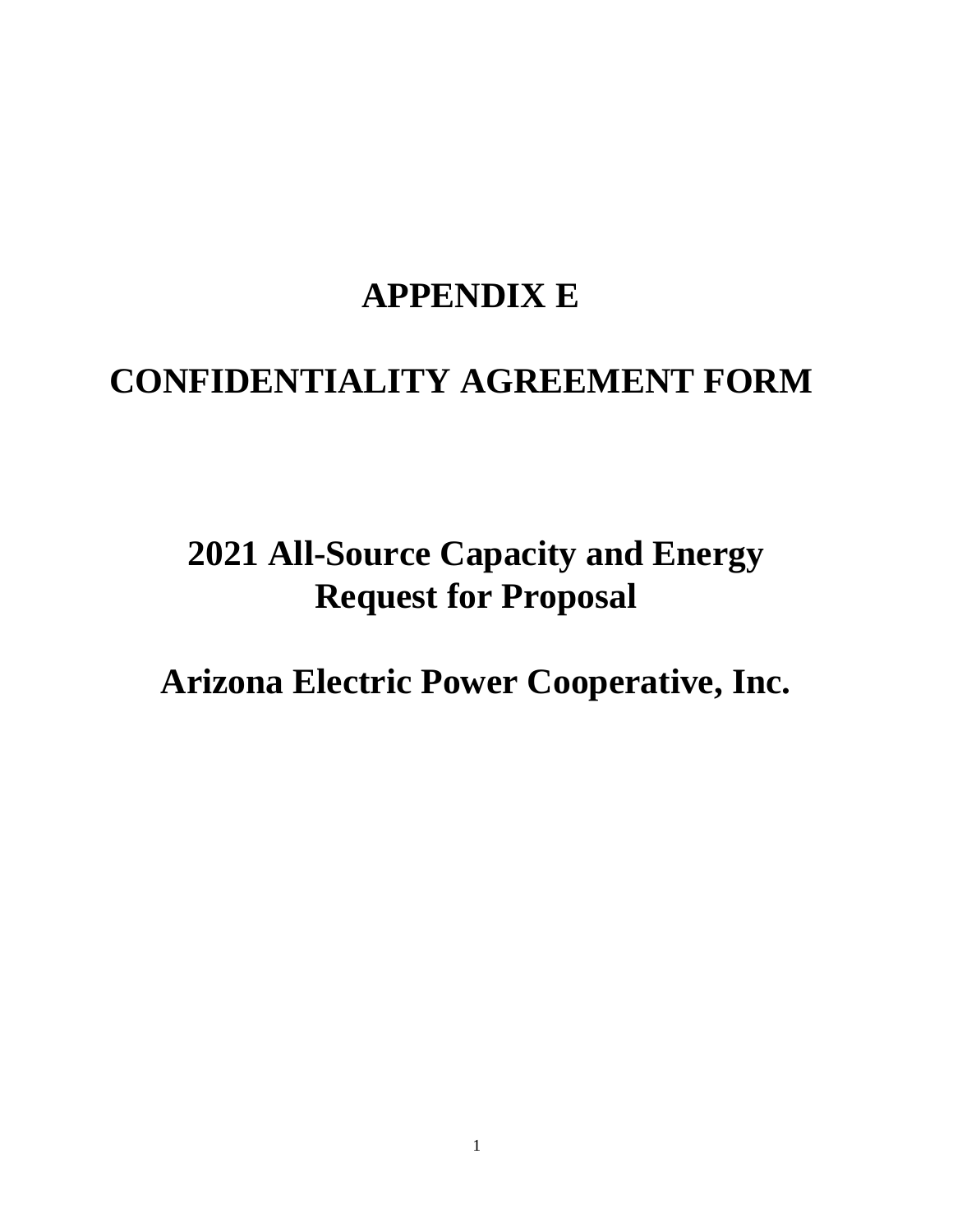#### **CONFIDENTIALITY AGREEMENT**

**THIS CONFIDENTIALITY AGREEMENT**, effective as of the date ("Effective Date") of the signatures below (this "Agreement"), is entered into by and between Arizona Electric Power Cooperative, Inc. ("AEPCO"), and

("Bidder"). AEPCO and Bidder are each sometimes referred to individually as a "'Party" and collectively, as the "Parties."

**WHEREAS,** AEPCO is a member-owned, not-for-profit, Arizona generation and transmission cooperative corporation; and

**WHEREAS**, AEPCO has issued the 2021 Request for Proposals for Capacity and Energy (the "RFP") to meet the power supply requirements of AEPCO's members;

**WHEREAS**, in connection with the RFP, the Parties and/or their respective Affiliates may disclose to one another information that is confidential and proprietary and may enter into a transaction with each other (the "Possible Transaction"), subject to the terms and restrictions provided herein;

**WHEREAS**, each Party wishes to maintain the confidentiality of such information and, further, does not intend to waive any of its rights thereto;

**WHEREAS**, as a condition to furnishing such information, each Party requires that such information be accorded confidential treatment in accordance with and subject to the provisions of this Agreement;

**NOW, THEREFORE,** in consideration of the mutual covenants and promises contained herein and other good and valuable consideration, the receipt and adequacy of which are hereby acknowledged, the Parties agree as follows:

1. "Confidential Information" shall mean any and all technical, financial, operational, business, or other non-public information, including, without limitation, data, documents, materials, studies, projections, contract proposals, processes, drawings, plans, specifications, operating procedures, correspondence, formulae, programs, analyses, and studies, whether in written or electronic form, whether communicated in writing, verbally, or otherwise, that a Party (the "Disclosing Party") discloses to the other Party (the "Receiving Party") or to any of the Receiving Party's Representatives (as defined below), including, without limitation, all notes, observations, analyses, interpretations, compilations, studies, surveys, inspections, or evaluations made by or for the Receiving Party or any of its Representatives that contain, reflect, or are based upon, in whole or in part, any of such data or information. Documents so classified by the Disclosing Party shall bear the designation "Confidential Information." The term "Highly Sensitive Protected Material" is a subset of Confidential Information that refers to material that the Disclosing Party claims is of such a highly sensitive nature that making copies of such material or providing unrestricted access to such material to the Receiving Party or its Representatives would expose the Disclosing Party, or a person or entity to which the Disclosing Party owes a duty to protect the confidentiality of such materials, to an unreasonable risk of harm. Documents so classified by the Disclosing Party shall bear the designation "Highly Sensitive Protected Material." For purposes of the RFP and evaluations conducted therein, Bidders in the RFP may label their bid proposals and pricing as Confidential Information; however, Bidder may also request that their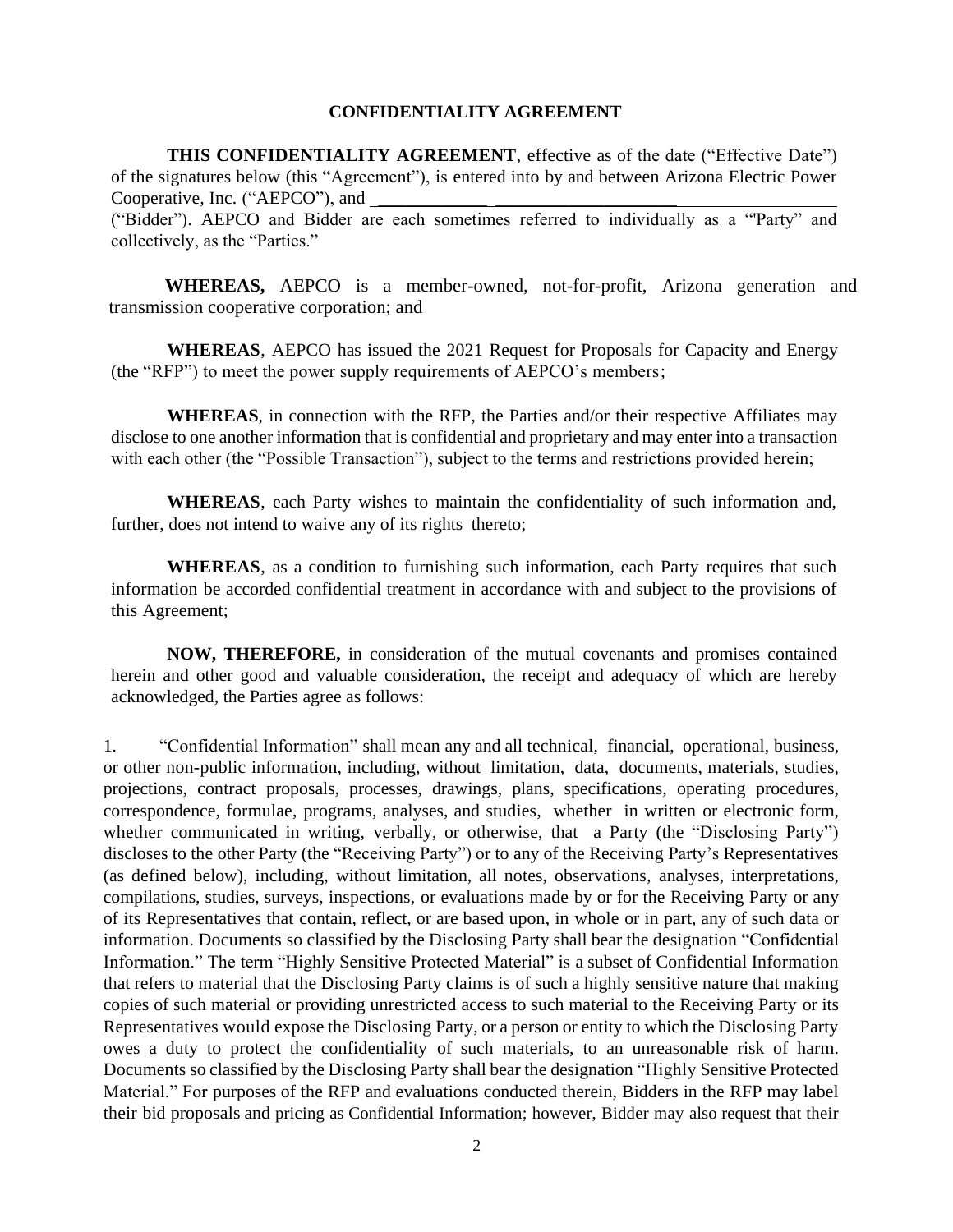proposals and pricing be designated by AEPCO and treated as Highly Sensitive Protected Materials to the extent produced for review by parties in any subsequent Arizona Corporation Commission ("ACC") or other proceedings seeking regulatory approval of proposals selected from the RFP. Further, to the extent not in violation with other laws and regulations, including but not limited to antitrust and unfair trade practices laws, Bidders are not required to maintain their bids and pricing as Confidential Information during the RFP process as they may choose in their sole discretion, provided they shall maintain any and all Confidential Information of AEPCO as confidential pursuant to the Confidentiality Agreement.

2. Each Party agrees to hold Confidential Information of the other Party in confidence and not to disclose any part of such Confidential Information to any Person, except in accordance with this Agreement (including, without limitation, pursuant to AEPCO's disclosure rights set forth in Section 5 below), without the prior written approval of the Disclosing Party. Each Party further agrees to use the other Party's Confidential Information only for the purposes of the RFP and for no other purpose. Bidder's Confidential Information may be disclosed by AEPCO only to AEPCO's directors, officers, employees, members, representatives, attorneys, agents, consultants, or advisors, including but not limited to Alliance for Cooperative Energy Services Power Marketing LLC ("ACES"), (collectively, "AEPCO Representatives"), and any member of any interested regulatory agency and staff, including but not limited to ACC Commissioners and Staff, including outside consultants and counsel engaged by the ACC for this RFP and any subsequent certification, who may need to know the Confidential Information for the purposes contemplated by this Agreement and who will be advised by AEPCO of this Agreement; provided, however, that AEPCO will satisfy itself that the AEPCO Representatives will act in accordance herewith. AEPCO shall be responsible for any breach of this Agreement by any of the AEPCO Representatives. AEPCO Confidential Information may be disclosed by Bidder only to Bidder's or Bidder's Affiliates' directors, officers, employees, representatives, attorneys, agents, consultants, or advisors (the "Bidder Representatives") who need to know the Confidential Information for the purposes contemplated by this Agreement and who will be advised by B i d d e r o f this Agreement; provided, however, that Bidder will satisfy itself that the Bidder's Representatives will act in accordance herewith. Bidder shall be responsible for any breach of this Agreement by any of the Bidder's Representatives. The AEPCO Representatives and the Bidder's Representatives may hereinafter sometimes be referred to as the "Representatives" of the respective Parties (by way of example only, the AEPCO Representatives may be referred to as "the Representatives of the Disclosing Party" when AEPCO is the Disclosing Party). All such AEPCO Representatives and Bidder Representatives shall be informed of the Confidential Information and the obligations under this Agreement and shall sign the Non- Disclosure Certificate acknowledging this understanding. Outside consultants, agents, and advisors of AEPCO, or any Bidder shall not share Confidential Information received from a Disclosing Party with any Affiliate of the outside consultant, agent, or advisor without the advance written approval of the Disclosing Party.

3. In addition to the protections provided for herein for Confidential Information, Confidential Information that also has been designated as Highly Sensitive Protected Material shall be subject to the following protections. First, the Highly Sensitive Protected Material will be accorded by the Receiving Party the highest level of protection that is reasonably possible in order to preserve the confidentiality of this material. Second, only one copy of Highly Sensitive Protected Material will be provided to the Receiving Party, and the Receiving Party shall not be permitted to make any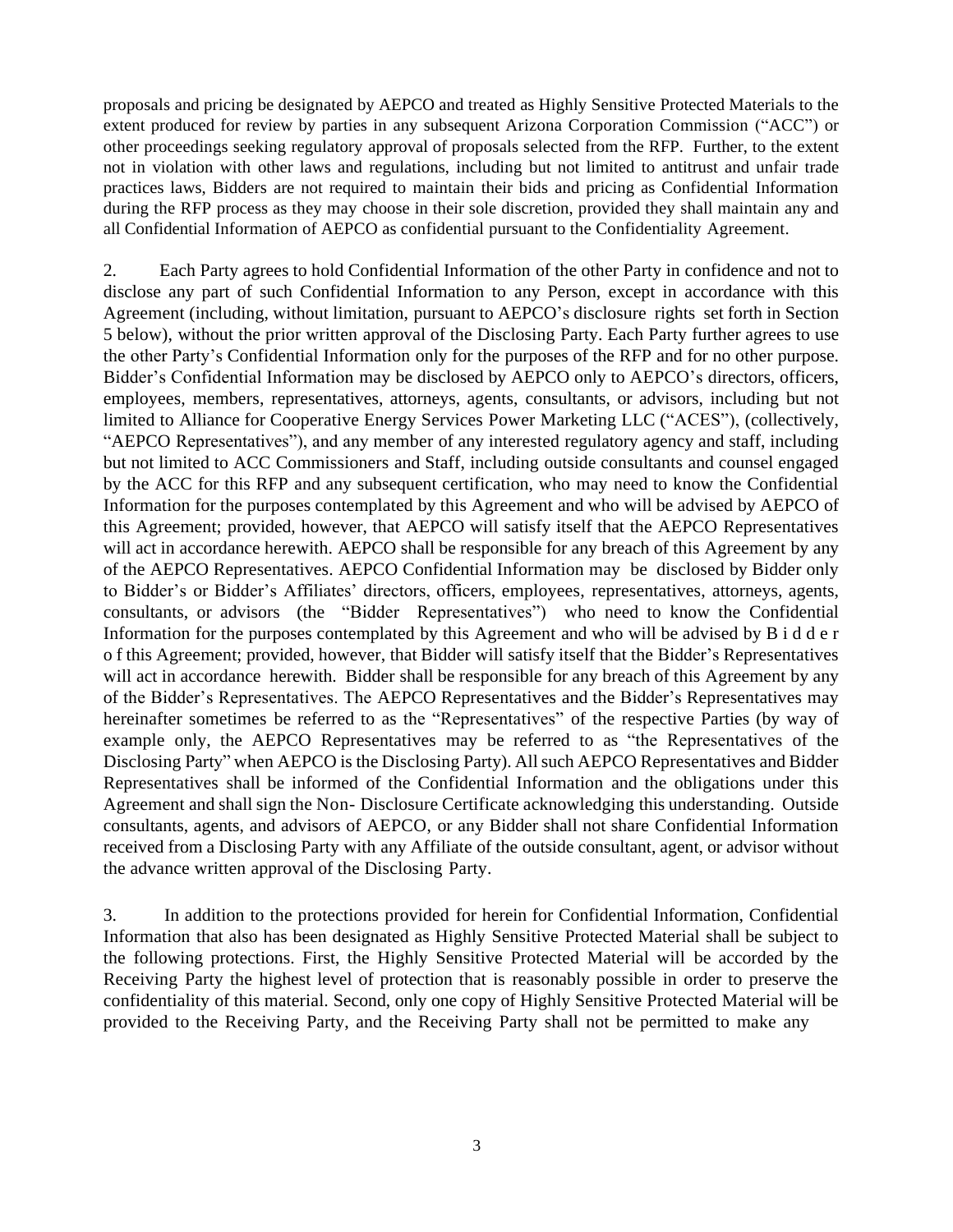additional copies of such Highly Sensitive Protected Material, or any part of the Highly Sensitive Protected Material, without the prior written consent of the Disclosing Party. Third, the Receiving Party agrees that Highly Sensitive Protected Material shall be made available only for review by approved Representatives of the Receiving Party, which Representatives must be approved by the Disclosing Party, applying its sole and absolute discretion, before Highly Sensitive Protected Material may be provided to the proposed Representative.

4. The confidentiality obligations of this Agreement shall not apply to information disclosed in connection with this Agreement that: (i) is or becomes publicly known other than through a breach of the provisions of this Agreement or other confidentiality or other legal or fiduciary obligation by the Receiving Party or any of its Representatives; (ii) is already known to the Receiving Party at the time of disclosure, provided the source of such information was not known by the Receiving Party to be bound by a confidentiality agreement with or other legal or fiduciary obligation of confidentiality owed to the Disclosing Party or any of its Affiliates; (iii) is lawfully received by the Receiving Party from a source other than the Disclosing Party or its Representatives without, to the Receiving Party's knowledge, breach of any confidentiality agreement with or other legal or fiduciary obligation of confidentiality owed to the Disclosing Party or any of its Affiliates by such source; (iv) is independently developed by the Receiving Party without use, directly or indirectly, of Confidential Information received from the Disclosing Party or any of its Representatives; or (v) is authorized in writing by the Disclosing Party to be released from the confidentiality obligations of this Agreement.

Notwithstanding the provisions of Section 2 above, the Receiving Party and its Representatives may disclose any of the Confidential Information in the event, but only to the extent, that, based upon reasonable advice of counsel, it is required to do so by the disclosure requirements of any l aw, rule, or regulation or any order, decree, subpoena or ruling or other similar process of any court, securities exchange, governmental agency, or governmental or regulatory authority.

5. All Confidential Information may be subject to review by one or more of the regulatory authorities having jurisdiction over AEPCO or the Possible Transaction or by the staff(s) thereof, and may be subject to formal or informal discovery by each such authority or staff or other parties. In addition, all Confidential Information may be subject to review by a district or appellate court in a proceeding involving AEPCO. Bidder agrees that, notwithstanding anything herein to the contrary, AEPCO may, without notice to Bidder, use and disclose Confidential Information in testimony, evidence, applications, pleadings, in response to any applicable disclosure requirements of any applicable law, rule, or regulation, or any formal or informal discovery in any proceeding, or otherwise in any proceeding or non-public communication or discussion seeking or relating to approval or review by any such regulatory authority of the Possible Transaction or any other regulatory proceeding or proceeding before a district or appellate court to which the Possible Transaction or such Confidential Information may be relevant, and in any such case, AEPCO will make reasonable efforts to obtain confidential treatment for Confidential Information disclosed to it or its Representatives. In addition, if the Receiving Party becomes legally compelled (by oral questions, interrogatories, request for information or documents, subpoena, civil investigative demand, or similar process) to disclose any Confidential Information of the Disclosing Party, the Receiving Party will provide the Disclosing Party with prompt written notice thereof, if permitted by law, so the Disclosing Party may seek a protective order or other appropriate remedy and/or waive compliance with the provisions of this Agreement. In the event such protective order or other remedy is not obtained reasonably in advance of the time the Receiving Party is required to disclose such Confidential Information, the Receiving Party will disclose, except to the extent the Disclosing Party shall have waived compliance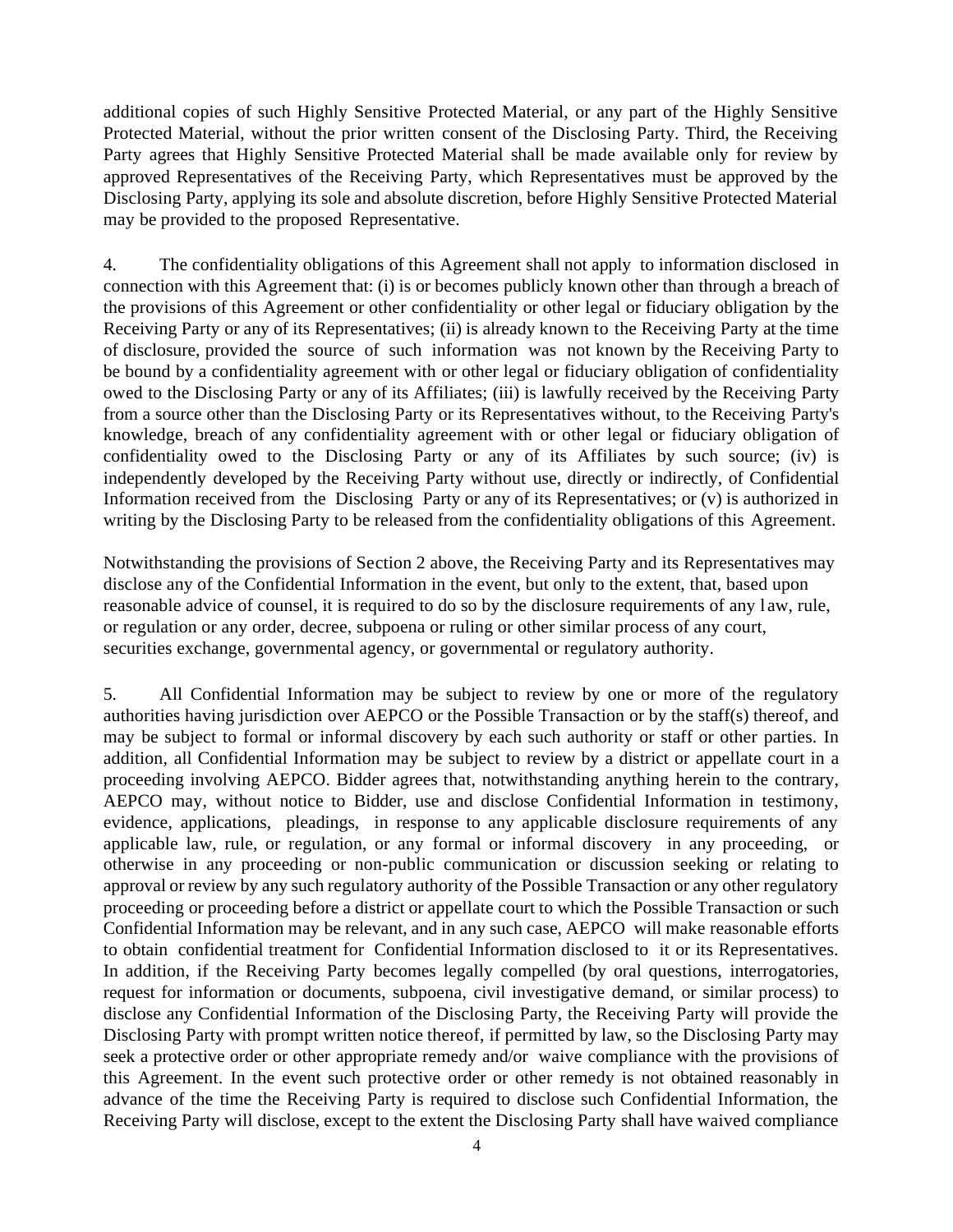with the provisions of this Agreement, only that Confidential Information of the Disclosing Party the disclosure of which is compelled and will make reasonable efforts to obtain confidential treatment for such Confidential Information so disclosed (and may disclose such information in accordance with this Section 5 without liability hereunder).

6. While this Agreement remains in effect, the Receiving Party, upon the Disclosing Party's written request, shall return to the Disclosing Party as promptly as practicable, but in no event later than thirty (30) days from the date such request is received, all Confidential Information provided to the Receiving Party and in its possession or the possession of its Representatives. In lieu of returning the information as provided herein, the Receiving Party may destroy all Confidential Information provided by, and shall certify in writing such destruction to, the Disclosing Party. Notwithstanding the return or destruction of the Confidential Information, the Receiving Party shall continue to be bound by its obligations hereunder for the duration of the term of confidentiality hereof. Counsel for the Receiving Party may retain copies of Confidential Information (in whole or in part) required to evidence compliance with regulatory or legal obligations; provided, however, that any such Confidential Information so retained shall be subject to the terms of this Agreement.

Notwithstanding the paragraph above, (i) the Receiving Party and its Representatives shall not be obligated to return or destroy any Confidential Information that the Receiving Party is retaining pursuant to a document retention hold established in connection with any actual or anticipated civil or criminal investigation or litigation, in which event the Confidential Information shall be retained by the Receiving Party or its Representatives until such time as the document retention hold is no longer in effect, at which time the Confidential Information shall be returned to the Disclosing Party or destroyed as aforesaid; (ii) to the extent that the Receiving Party's or any of its Representative's computer back-up procedures create copies of the Confidential Information, the Receiving Party or such Representative may retain such copies in its archival or back-up computer storage for the period the Receiving Party or such Representative normally archives backed-up computer records; (iii) each of the Receiving Party and its Representatives may retain those materials containing the

Disclosing Party's Confidential Information that are distributed to or created by its board of directors or senior management in connection with the Possible Transaction; and (iv) the Receiving Party and its Affiliates shall not be required to return or destroy any filing or other document or material provided to, or document or material created or held by, any governmental authorities in connection with the Possible Transaction.

Any Confidential Information not returned or destroyed pursuant to this Section 6 shall be retained subject to the terms this Agreement.

7. The Disclosing Party shall be entitled to seek equitable relief, including injunction and specific performance, in the event of a breach or threatened breach of this Agreement upon proof of such breach. Further, the Receiving Party waives any requirement that the Disclosing Party post a bond in connection with obtaining any such equitable relief. In the event of a breach of this Agreement, such remedies shall be in addition to any other remedies available at law or equity. In no event shall any Party be entitled to consequential, exemplary, indirect, special, or punitive damages for breach or threatened breach of this Agreement, except to the extent that the other Party, pursuant to the provisions of Section 15 hereof, is obligated to indemnify such Party against third party claims.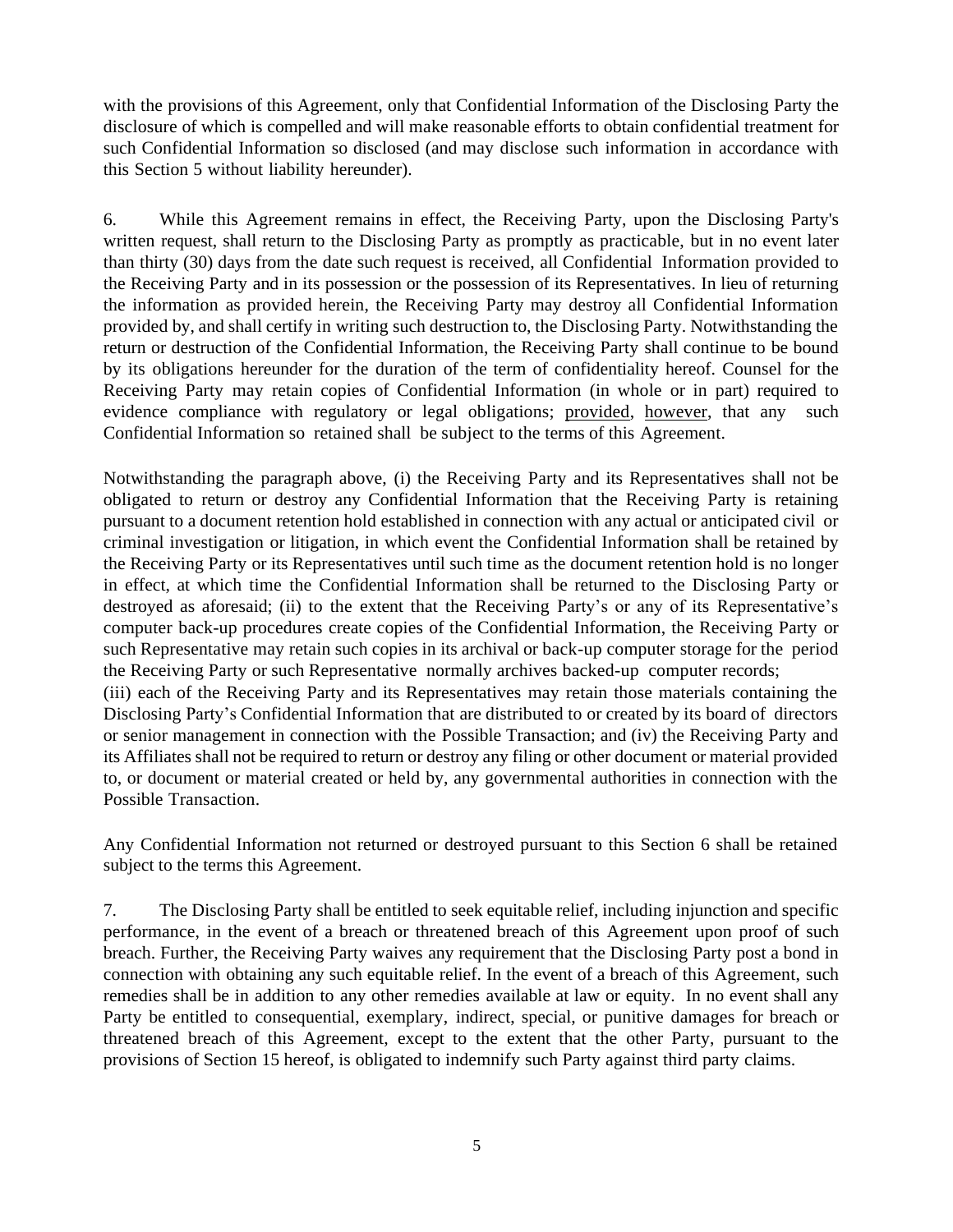8. Neither Party acquires any property or other interest, including, without limitation, any right under any patent, trademark, or copyright, in Confidential Information merely as a result of its disclosure or exchange under this Agreement. For the avoidance of any doubt, the Parties do not intend to disclose any patent, trademark or copyrighted materials as part of the Confidential Information hereunder.

9. Neither Party nor any of its Representatives has made or makes any representation or warranty, whether express, implied, statutory, or otherwise, as to the accuracy or completeness of Confidential Information or any condition or aspect thereof. Except as otherwise agreed in writing, each Party agrees that neither the Disclosing Party nor any of its Representatives shall have any liability to the Receiving Party or any of its Representatives resulting from the use of the Confidential Information or any errors therein or omissions therefrom.

10. This Agreement does not constitute a joint venture or partnership between the Parties. Nothing herein shall require either Party to disclose Confidential Information or to negotiate or to enter into any agreement as a result of the exchanges and discussions contemplated by this Agreement. Bidder acknowledges and agrees that AEPCO has no obligation to negotiate exclusively with Bidder or any other Person regarding the Possible Transaction except as may be otherwise expressly provided in a subsequent written agreement. Each of the Parties acknowledges that it is sophisticated and has been advised, and will continue to be advised, by experienced counsel and, to the extent it deems appropriate, other advisors in connection with the Possible Transaction. No contract or agreement regarding the Possible Transaction or any transaction involving the Parties will be deemed to exist between the Parties unless and until a final definitive agreement setting forth the definitive terms of the Possible Transaction has been fully executed and delivered. Unless and until such a final definitive agreement regarding the Possible Transaction has been executed and delivered, neither Party will be under any legal obligation of any kind whatsoever with respect to the Possible Transaction by virtue of this Agreement, except for the matters specifically agreed to herein or as otherwise expressly provided in a subsequent written agreement with respect to the Possible Transaction. Each Party reserves the right, in its sole discretion, to terminate discussions and negotiations regarding the Possible Transaction at any time, for any or no reason.

11. This Agreement shall be effective on the Effective Date for a period of two (2) years thereafter and shall terminate upon the expiration of such period. Termination shall not affect the obligations of either Party under this Agreement with respect to Confidential Information already disclosed to such Party or any of its Representatives under this Agreement.

12. For purposes of this Agreement, the following terms shall have the meanings set forth below:

- (a) "Affiliate" shall mean any Person controlling, controlled by or under common control with another Person, with control meaning the ability to direct the management or policies of a Person, whether through the ownership of voting rights of fifty (50) percent or more, by contract, or otherwise.
- (b) "Person" shall mean any individual, corporation, partnership, limited liability company, joint venture, association, trust, estate, government or agency or subdivision thereof or any other entity.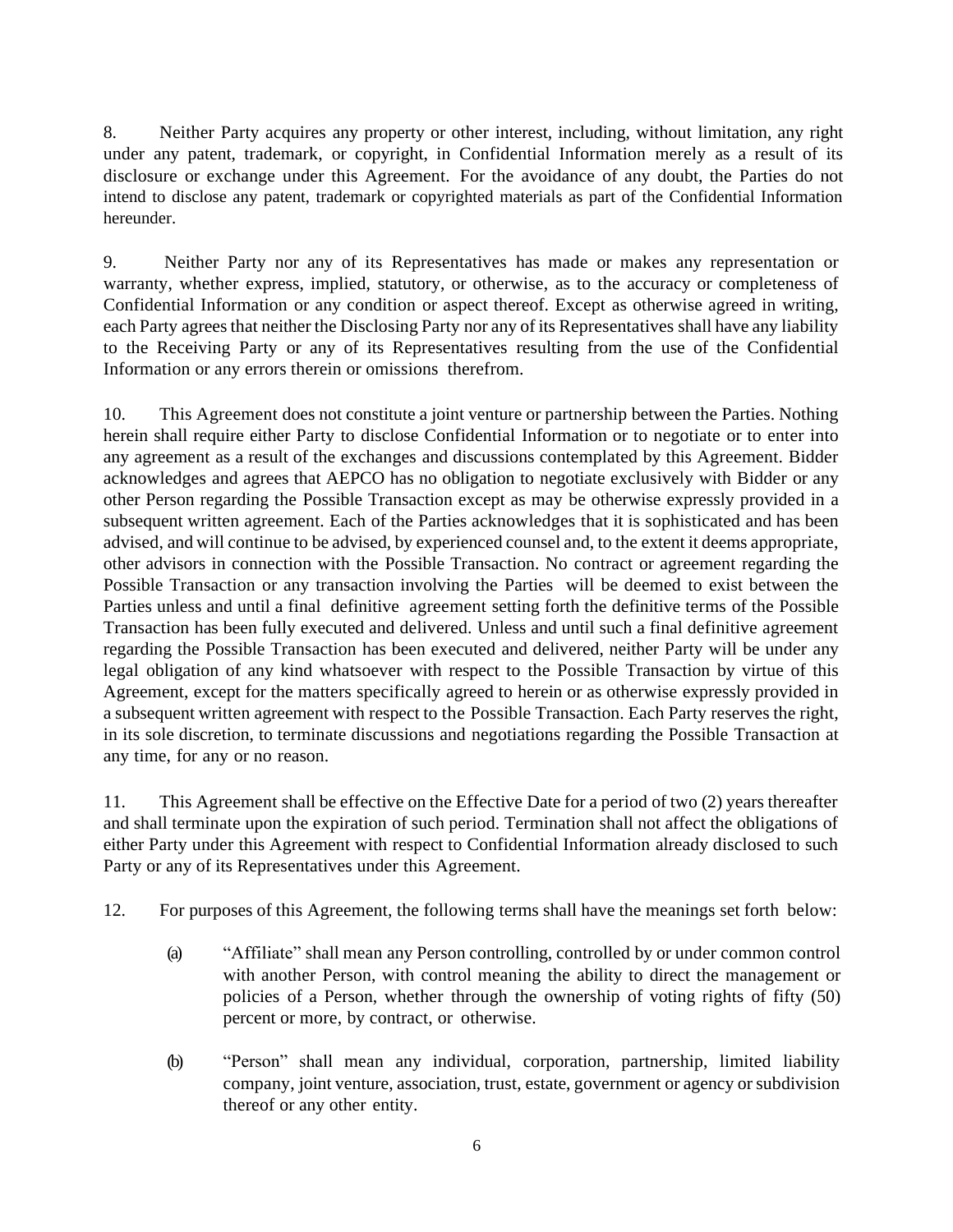13. No failure or delay by the Disclosing Party in exercising any right, power, or privilege hereunder shall operate as a waiver thereof, nor shall any single or partial exercise thereof preclude any other or further exercise of any right, power, or privilege. No waiver by any Party of any provision of this Agreement shall be effective unless in writing and designated as a waiver, and such waiver shall not imply a subsequent or prior waiver of that or any other provision.

14. The Disclosing Party represents and warrants to the Receiving Party that it may disclose or make available all Confidential Information disclosed to the Receiving Party hereunder without violating or being in breach of any contractual, fiduciary, or other obligation of non- disclosure existing at the time of such disclosure. The Disclosing Party shall indemnify, defend and hold harmless the Receiving Party and its Representatives from and against, and shall pay to the Receiving Party and its Representatives the amount of, any and all reasonable out-of-pocket expenditures in respect of any and all losses, damages, liabilities, obligations, penalties, fines, charges, costs, expenses and disbursements (including interest payable as a part thereof, reasonable legal and accountants' fees and expenses relating thereto, and other out-of-pocket expenses incurred in investigating, preparing or settling any action, cause of action, arbitration, claim, demand, suit or proceeding of any nature, in law or in equity, by or before any governmental authority or arbitrator) incurred by or assessed against the Receiving Party or its Representatives in respect of, resulting from, arising out of or caused by any third-party claims relating to any violation or breach of the representation and warranty made by the Disclosing Party in the preceding sentence.

15. This Agreement shall be governed by and construed in accordance with the laws of the State of Arizona, without regard to the conflict of law principles thereof that would otherwise direct the application of the laws of a different jurisdiction.

16. Any and all notices and other communications that are required or permissible pursuant to this Agreement shall be in writing, and shall be deemed given: (i) upon personal delivery to an officer of the recipient as set forth below; (ii) upon the sender's receipt of electronic confirmation of transmission, if sent by facsimile; or (iii) upon receipt, if sent by mail or courier. The Parties designate the following addresses for the provision of such notices:

To AEPCO: Arizona Electric Power Cooperative, Inc. Attn: General Counsel 1000 S. Highway 80 Benson, AZ 85602

To  $(Bidder):$ [To be completed]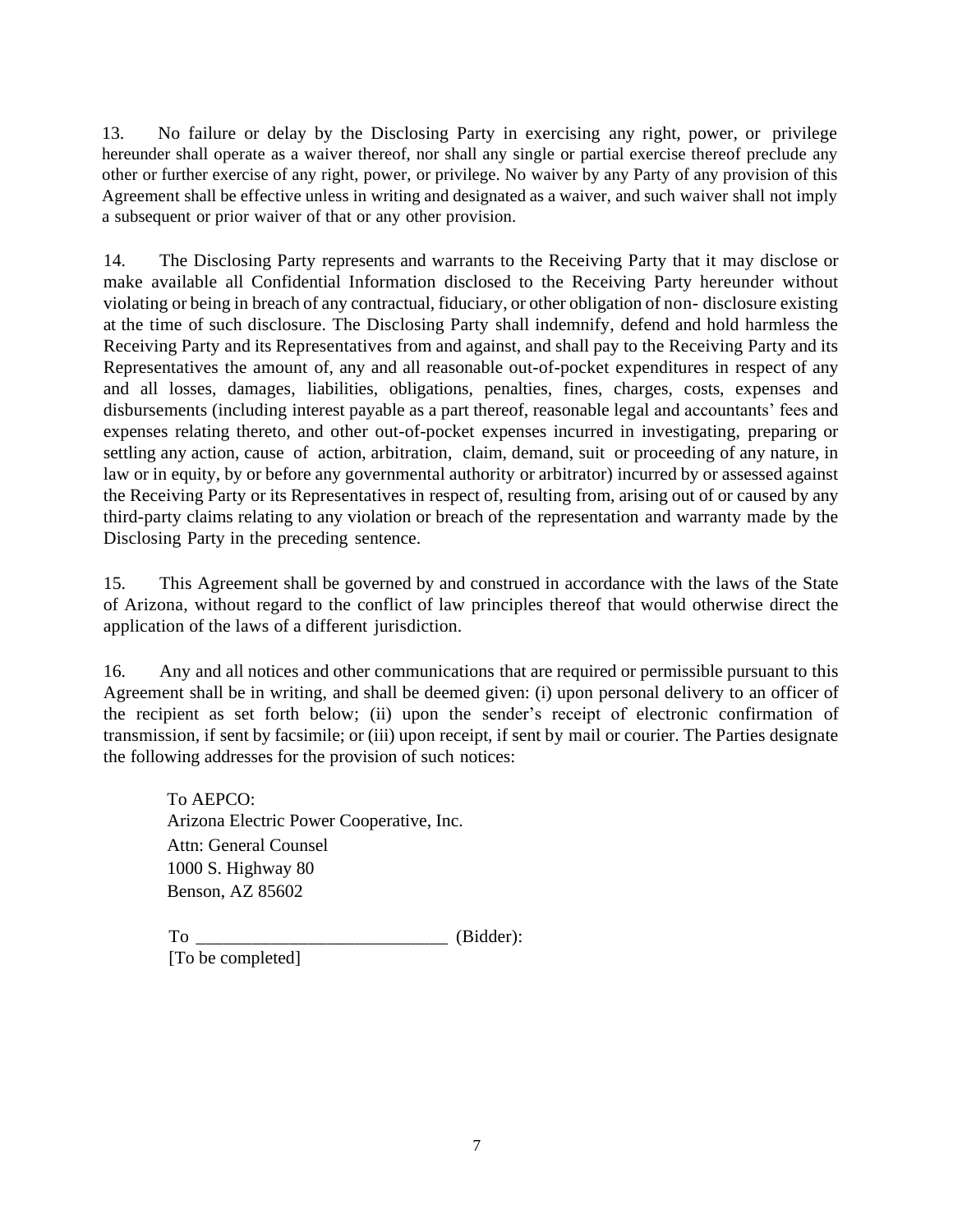17. The invalidity or unenforceability of any provision of this Agreement shall not affect the validity or enforceability of any other provision of this Agreement, which shall remain in full force and effect. Any unenforceable provision shall be deemed modified to the limited extent required to permit its enforcement in a manner most closely representing the intention of the Parties as expressed herein.

18. The Parties hereby expressly acknowledge and agree that (i) they are or may be involved in the same or similar businesses, (ii) nothing herein or otherwise will restrict either Party from competing with the other Party or its Affiliates, and (iii) there is no fiduciary relationship or other implied obligation of the Parties with respect to the subject matter hereof or based on any course of dealing, the Parties' respective obligations being solely those expressly set forth herein.

19. This Agreement constitutes the entire Agreement between the Parties on the subject of confidentiality of information disclosed during the RFP. There are no terms, conditions, representations, warranties, or agreements between the Parties concerning the subject matter of this Agreement that have not been specifically stated herein. This Agreement may not be modified except by written agreement designated as a modification executed by authorized officers of the Parties.

20. This Agreement may be executed in any number of counterparts, and by different parties in separate counterparts, each of which shall be deemed an original but all of which together shall constitute one instrument.

IN WITNESS WHEREOF, each of the Parties has caused this Agreement to be executed by its duly authorized representative as of the date first above written.

| Arizona Electric Power Cooperative, Inc.                                                                                                                                                                                                                                                                                                                                                                                | <b>Bidder</b>                                                           |
|-------------------------------------------------------------------------------------------------------------------------------------------------------------------------------------------------------------------------------------------------------------------------------------------------------------------------------------------------------------------------------------------------------------------------|-------------------------------------------------------------------------|
|                                                                                                                                                                                                                                                                                                                                                                                                                         |                                                                         |
| Name: $\frac{1}{\sqrt{1-\frac{1}{2}}}\left\{ \frac{1}{2}, \frac{1}{2}, \frac{1}{2}, \frac{1}{2}, \frac{1}{2}, \frac{1}{2}, \frac{1}{2}, \frac{1}{2}, \frac{1}{2}, \frac{1}{2}, \frac{1}{2}, \frac{1}{2}, \frac{1}{2}, \frac{1}{2}, \frac{1}{2}, \frac{1}{2}, \frac{1}{2}, \frac{1}{2}, \frac{1}{2}, \frac{1}{2}, \frac{1}{2}, \frac{1}{2}, \frac{1}{2}, \frac{1}{2}, \frac{1}{2}, \frac{1}{2}, \frac{1}{2}, \frac{1}{2$ | Name: $\frac{1}{\sqrt{1-\frac{1}{2}}}\left\vert \frac{1}{2}\right\vert$ |
|                                                                                                                                                                                                                                                                                                                                                                                                                         |                                                                         |
| Date: $\qquad \qquad$                                                                                                                                                                                                                                                                                                                                                                                                   |                                                                         |